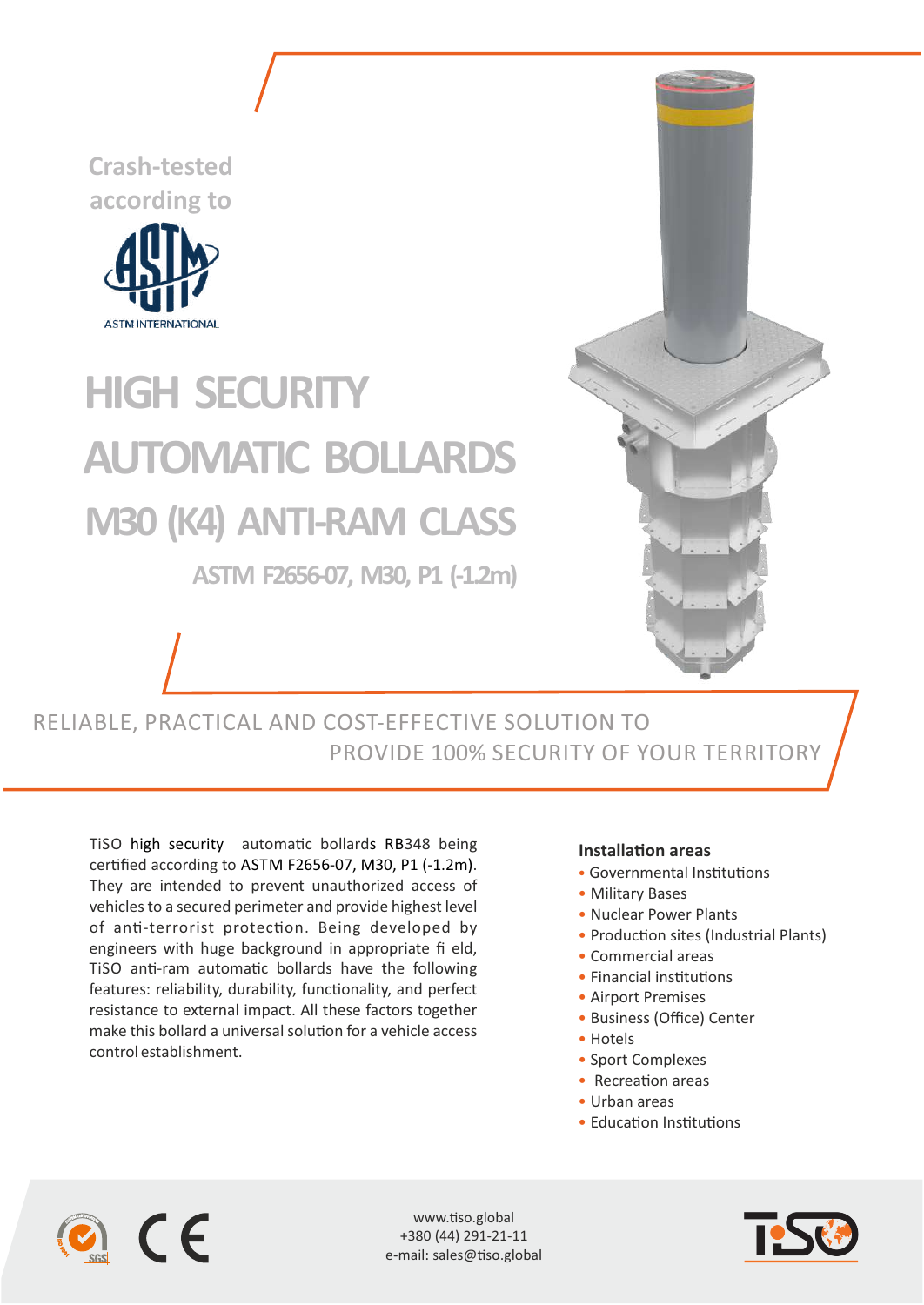



**TECHNICAL SPECS:**

| 1000                        | $\emptyset$ 325                                                                                            |
|-----------------------------|------------------------------------------------------------------------------------------------------------|
| iolo<br>1760<br>ll⑦<br>তেl  | 720<br>$\overline{\cdots}$<br><u> (රා</u><br><u>। प</u><br><b>TECHNICAL SPECS:</b>                         |
| Model                       | <b>RB348</b>                                                                                               |
| Drive                       | Hydraulic (external)                                                                                       |
| Tube diameter, mm           | 325                                                                                                        |
| Tube height, mm             | 1000                                                                                                       |
| Wall thickness, mm          | 20                                                                                                         |
| Impact resistance, kJ       | 679,9                                                                                                      |
| Load per axle, t            | $15\,$                                                                                                     |
| Rising speed, cm/sec        | $~^{\sim}$ 26                                                                                              |
| Lowering speed, cm/sec      | $~^{\sim}30$                                                                                               |
| Operating temperatures*, °C | $-40/+60$                                                                                                  |
|                             |                                                                                                            |
| Power supply                | 3 phase 400 V, 50/60 Hz                                                                                    |
| Protection level            | IP 67 for Bollard<br>IP 54 for control box                                                                 |
| Tube materials              | Galvanized and powder coated tube (any RAL up on request)<br>Stainless steel sleeve / casing up on request |



www.tiso.global +380 (44) 291-21-11 e-mail: sales@tiso.global